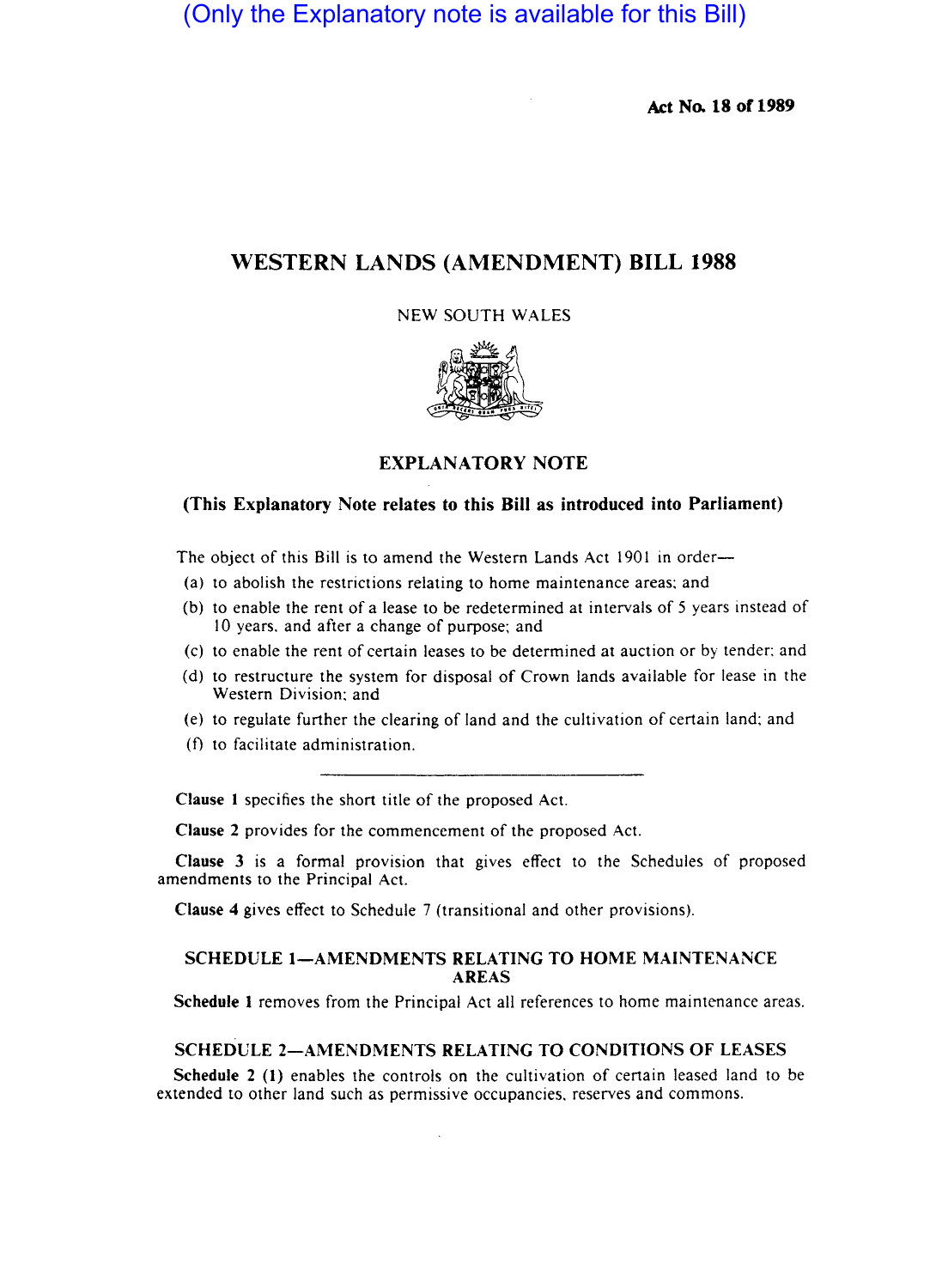Schedule 2 (2) makes similar provision for the extension of controls over clearing to be extended to land other than leased land.

Schedule 2 (3) makes an amendment that is consequential on the amendment made by Schedule 2 (4).

Schedule 2 (4) repeals the residence condition of leases.

Schedule 2 (5) deals with the duration of a consent bv the Minister to the transfer of a lease and other aspects of such a consent.

#### SCHEDULE 3-AMENDMENTS RELATING TO RENTS

Schedule 3 (I) makes consequential amendments.

Schedule 3 (2) repeals sections  $19B-19D$  and substitutes proposed sections  $19B-19E$ .

Proposed section 198 provides for the time at which the rent of a lease is to be redetermined after the commencement of the proposed section in order to effect the transition to 5 yearly redeterminations (from 10 yearly) as provided by proposed section 19c.

Proposed section 19c requires the rent of a lease to be redetermined by the local land board at intervals of 5 years instead of the present 10 years and sets out the basis on which the rent is to be assessed.

Proposed section 19D deals with the manner of determining the rent of a lease when its purpose is changed.

Proposed section 19E enables a minimum rent for a lease to be prescribed by regulation.

Schedule 3 (3) repeals section 20 and substitutes a new section enabling the Minister to grant a rebate of rent for a lease or extend over 10 years (at present 5 years) the payment of rent for a lease or other money due under the Principal Act to the Crown.

Schedule 3 (4) inserts proposed section 22 continuing the effect of so much of the present section 19B (proposed to be repealed) as relates to the time for payment of the rent of a lease.

#### SCHEDULE 4-AMENDMENTS RELATING TO THE GRANTING. EXTENSION AND FORFEITURE OF LEASES

Schedule 4  $(1)$ –(5) repeals certain provisions as a consequence of the amendments proposed by Schedule 4 (6).

Schedule 4 (6) repeals section  $28\text{A}$  of the Principal Act and substitutes proposed sections  $28A$ ,  $28B$  and  $28BA$ .

Proposed section 28A would enable the Minister to grant leases for certain specified purposes (such as grazing. agriculture or mixed farming) at rents fixed by the local land board on a basis specified in the proposed section for the kind of lease. The Minister would be able to grant other leases at a rent determined at auction or by tender or at a rent determined by the local land board having regard to the purpose of the lease.

Proposed section 288 would continue the power of the Minister (under the present section 28 $\alpha$ ) to extend the term of a lease.

Proposed section 280A deals with the power of the Minister to forfeit a lease.

Schedule 4 (7) facilitates the subdivision of leases by means of a surrender and grant of new leases.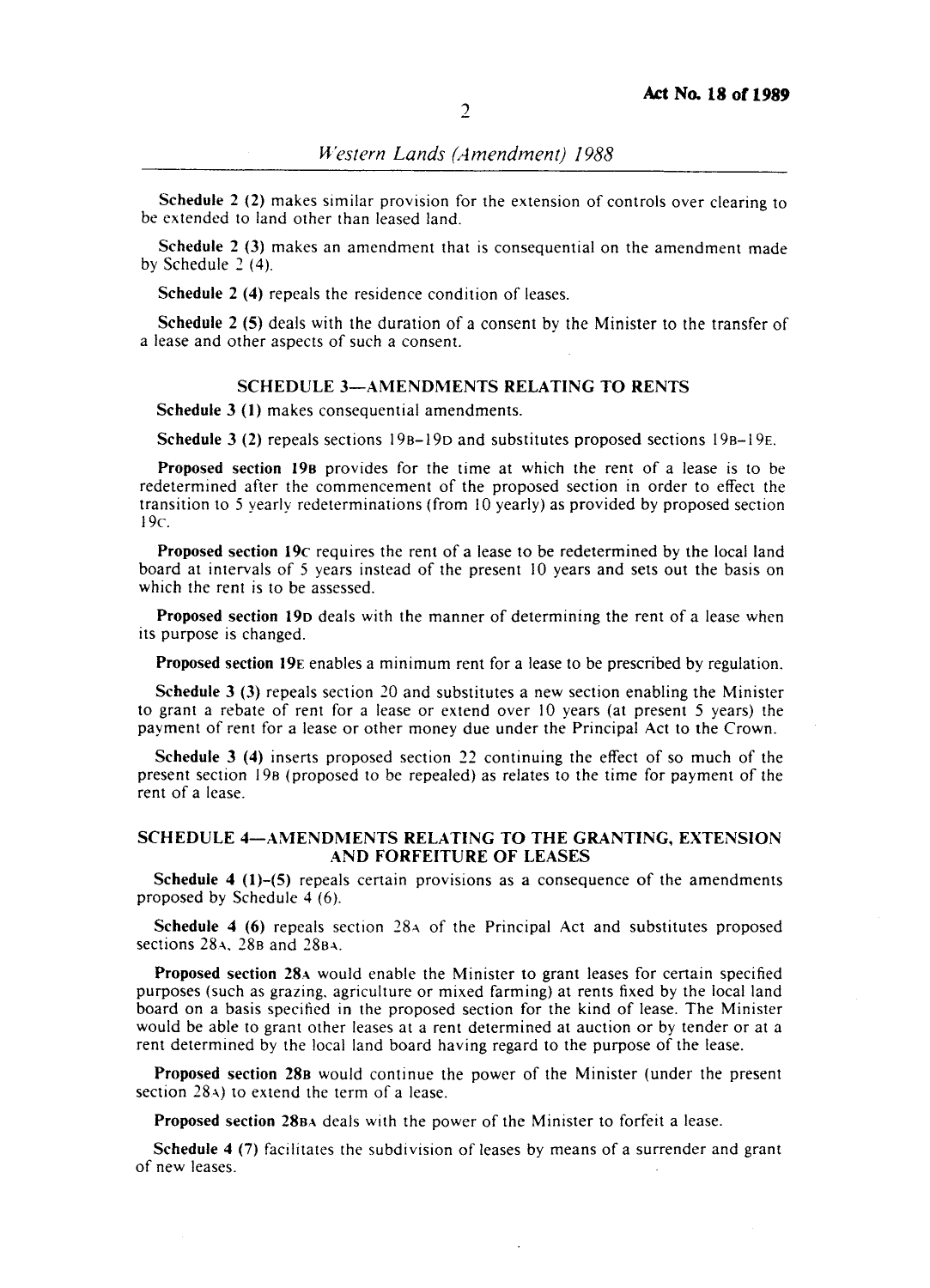Schedule 4 (8) contains consequential amendments.

#### SCHEDULE 5-AMENDMENTS RELATING TO ENFORCEMENT PROVISIONS

Schedule 5 (1) amends section 47 of the Principal Act (which enables the Western Lands Commissioner to require a lessee to comply with a condition of the lease) to enable the Commissioner to control the cultivation and clearing of land by certain other persons (including a purchaser under an unregistered transfer. the holder of a permissive occupancy and the trustees of a reserve).

Schedule 5 (2) amends section 48 of the Principal Act (which enables the Commissioner. on failure by a lessee to comply with a notice under section 47. to rectify the failure and recover costs) to enable the Commissioner to take similar action in relation to an occupier other than a lessee.

Schedule 5 (3) penalises the cultivation of certain land without the consent of the Commissioner. the clearing of certain land without a licence issued by the Commissioner and the cultivation or clearing of land in breach of a condition imposed on giving such a consent or issuing such a licence.

Schedule 5 (4) extends from 6 months to 12 months the period within which proceedings for an offence against the Principal Act may be instituted.

#### SCHEDULE 6-AMENDMENTS RELATING TO ADMINISTRATION

Schedule 6 (I) extends the meaning of "lessee" to include a purchaser who has paid the purchase money but has not registered a transfer.

Schedule 6 (2)-(6) abolishes the offices of the Assistant Western Lands Commissioners. creates a new office of Deputy Western Lands Commissioner and makes consequential amendments.

Schedule 6 (7) creates the position of Chairperson of Local Land Boards and makes consequential amendments.

Schedule 6 (8) makes a consequential amendment.

Schedule 6.(9) provides for the service of notices under the Principal Act (proposed section 35<sub>MA</sub>).

#### SCHEDULE 7-TRANSITIONAL AND OTHER PROVISIONS

Clause 1 defines "Principal Act" as the Western Lands Act 1901.

Clause 2 validates certain past redeterminations of rent following a change in use of land that had been set apart for grazing.

Clause 3 is a transitional provision relating to redeterminations of rental required following a change in the use of land-

- (a) that took place before the date of assent to the proposed Act (if the redetermination was still pending at that date); or
- (b) that takes place after that date and before the next redetermination of rent is due.

Clause 4 enables an Assistant Western Lands Commissioner who ceases to hold office because of the operation of the proposed Act to elect between receiving compensation for loss of office and re-employment in the service of the Government.